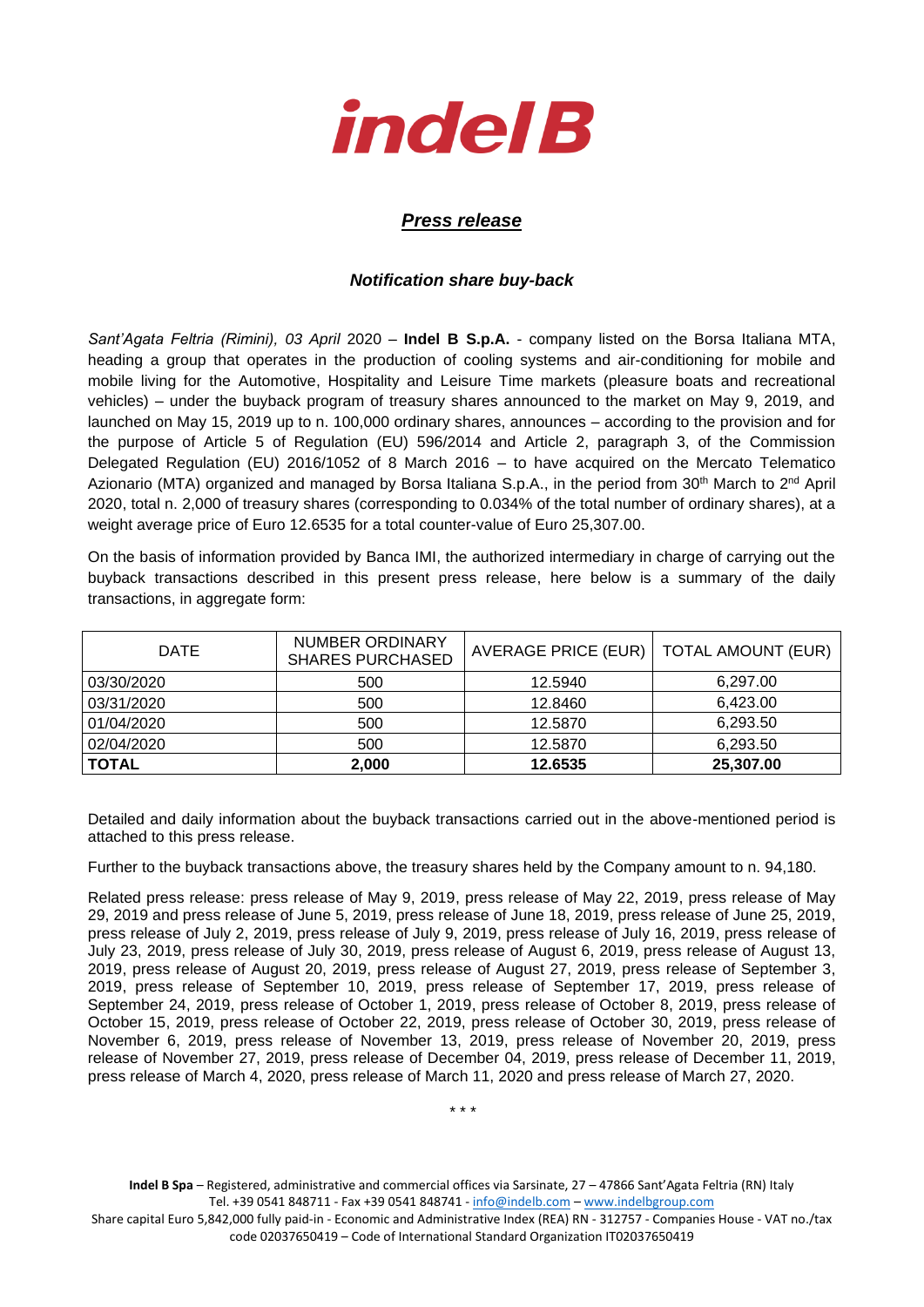This press release is available to the public at the Company's registered office, at Borsa Italiana, on the storage mechanism authorised by Consob "**1info**" [\(www.1info.it\)](file:///C:/Users/ddelietovollaro/AppData/Local/Microsoft/Windows/INetCache/Content.Outlook/T87B94UR/www.1info.it) and in the specific sections of the website [www.indelbgroup.com.](http://www.indelbgroup.com/)

\* \* \*

*Indel B S.p.A. is a company listed on the MTA segment of the Italian stock exchange and is controlled by AMP.FIN S.r.l., in turn held entirely by the Berloni family. Indel B S.p.A. heads an important Group that operates worldwide and*  has been active for the last 50 years in the mobile cooling sector applicable to the Automotive, Leisure time and *Hospitality cooling segments. The Group also operates in mobile climate control, with specific reference to the Automotive market, represented by commercial vehicles, minibuses, ambulances, agricultural and earth-moving machinery, and in the Cooling Appliances sector, which mainly comprises cellars for storing wine and small refrigerators for storing milk. The company has a market cap of approximately Euro 72 million.* 

## **Contact details**

| <i>INDEL B</i><br><b>POLYTEMS HIR</b><br><b>FAST-COM</b><br>Controller & IR<br>IR and Financial Disclosures<br><b>Media Relations</b><br>Consuelo Vagnini<br>Bianca Fersini Mastelloni<br>Paolo Santagostino<br>+39 0541 848 855<br>+39 06.69923324; +39 336742488<br>+39 349 3856585<br>consuelo.vagnini@indelb.com<br>b.fersini@polytemshir.it<br>paolo.santagostino@fast-com.it |  |
|------------------------------------------------------------------------------------------------------------------------------------------------------------------------------------------------------------------------------------------------------------------------------------------------------------------------------------------------------------------------------------|--|
|------------------------------------------------------------------------------------------------------------------------------------------------------------------------------------------------------------------------------------------------------------------------------------------------------------------------------------------------------------------------------------|--|